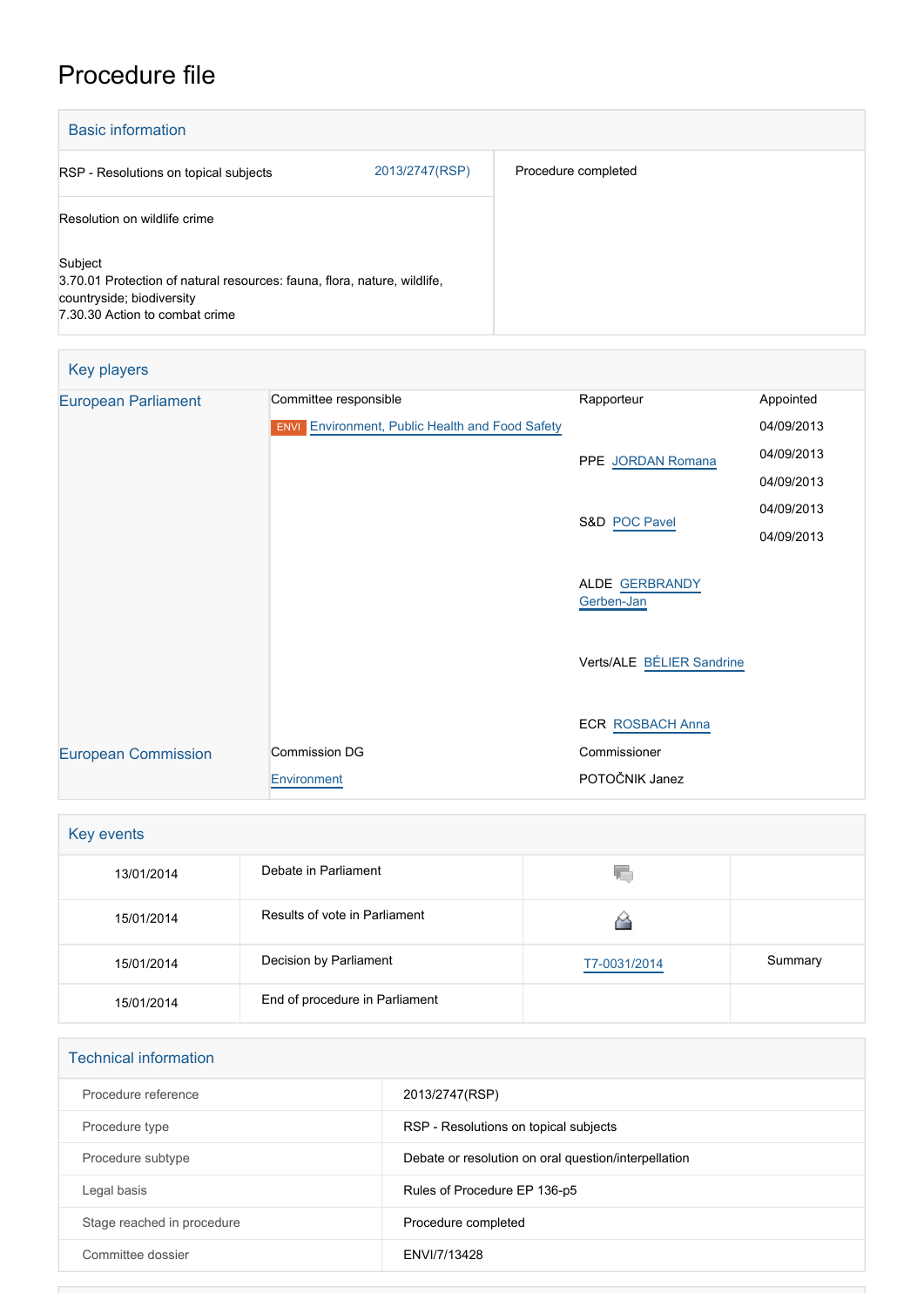| Documentation gateway                      |              |            |    |         |  |
|--------------------------------------------|--------------|------------|----|---------|--|
| Amendments tabled in committee             | PE522.971    | 07/11/2013 | EP |         |  |
| Motion for a resolution                    | B7-0013/2014 | 08/01/2014 | EP |         |  |
| Oral question/interpellation by Parliament | B7-0529/2013 | 09/01/2014 | EP |         |  |
| Text adopted by Parliament, single reading | T7-0031/2014 | 15/01/2014 | EP | Summary |  |

## Resolution on wildlife crime

The European Parliament adopted by 647 votes to 14 with 10 abstentions a resolution on combating wildlife crime. The resolution was tabled by the EPP, S&D, ALDE, Greens/EFA, ECR, and GUE/NGL groups. It noted that wildlife crime, was a serious transnationally organised criminal business with an annual turnover of at least USD 19 billion, and was now the fourth largest illegal activity in the world, after drug trafficking, counterfeiting and human trafficking. Stressing that the EU was a major transit destination for illegal wildlife products such as ivory and live animals, and therefore in a privileged position to control this trade, Parliament urged the Commission to establish an EU plan of action against wildlife crime and trafficking, including clear deliverables and timelines. It remarked that the EU was both a significant market and a transit route for illegal wildlife trade with Europol estimating revenues generated by the trafficking of endangered species amounted to between EUR 18 billion and EUR 26 billion per annum, and with the EU being the foremost destination market in the world.

Action within the EU: Members expressed concern that organised crime groups found wildlife trafficking attractive because of the lack of law enforcement capacity and implementation, and because of high profits and weak penalties. They called on Member States to introduce moratoria on all commercial imports, exports and domestic sales and purchases of tusks and raw and worked ivory products until wild elephant populations were no longer threatened by poaching.

Parliament asked the Commission and Council to:

- support dedicated training for the complete enforcement chain under the relevant existing financial instruments;
- leverage their trade and development instruments to establish dedicated programmes to strengthen the implementation of CITES and provide resources for capacity-building against poaching and trafficking, in particular by supporting, strengthening and expanding enforcement initiatives such as ASEAN-WEN (ASEAN Wildlife Enforcement Network), HA-WEN (Horn of Africa Wildlife Enforcement Network), LATF (Lusaka Agreement Task Force), which aim to establish regional centres of expertise and provide models for cooperation against wildlife crime;

Member States were also asked to:

- join other CITES Parties in sending out a clear signal against wildlife trafficking and demand for illegal wildlife products by destroying their stockpiles of illegal ivory;
- · provide for immediate confiscation of any seized specimens, in order to better implement CITES and protect the welfare of live animals;
- strengthen the judiciary in the EU so that wildlife criminals receive penalties which are commensurate with the seriousness of the crime. The Commission was asked to streamline harmonisation between Member States under Commission Recommendation No 2007/425/EC in order to avoid Member States with the lowest penalties being exploited as a preferred entry point;
- set appropriate levels of sanctions under Directive 2008/99/EC on the protection of the environment through criminal law, which harmonises the definitions for wildlife crime related offences throughout the Union;
- · ensure that illicit trafficking of wild fauna and flora with the involvement of organised criminal groups was defined as a criminal offence punishable by up to four years of prison or more, so that the UN Convention on Transnational Organised Crime could be used as a basis for international cooperation and mutual legal assistance.

Parliament wanted to see a specialised Wildlife Crime Unit within Europol, which would have full transnational powers as well as sufficient and skilled human resources and adequate funding, with a view to centralising information and analysis and coordinating investigations, the result being more joint investigations and a more coordinated strategic approach. Member States were asked to establish the National Environmental Security Task Force (NESTs) recommended by Interpol, and to engage in coordinated operations through the proposed specialised Wildlife Crime Unit within Europol.

International action: Parliament called for the fight against wildlife crime to be included as a priority in the programming of the financial instruments for development aid, in both thematic and regional programming. It called on the Commission and Member States to do their utmost, at CITES and in bilateral dialogue with consumer countries, to ensure the closure of parallel legal markets, international and domestic, that were stimulating demand for species at significant risk such as elephants, rhinos and tigers.

It also urged:

- · the establishment of a Trust Fund under Article 187 of the revised financial regulation, with the objective of safeguarding protected areas and combating wildlife trafficking and poaching, as part of an Action Plan against wildlife trafficking;
- · strong support for the International Consortium on combating Wildlife Crime (ICCWC), comprising CITES, Interpol, UNODC (United Nations Office on Drugs and Crime), the World Bank and the World Customs Organisation, including through provision of financial resources and specialist expertise;
- · collaboration with African and Asian range states, to help those countries strengthen their policies and legal frameworks, increase law enforcement capacity, develop effective judicial systems and reinforce mechanisms to tackle corruption;